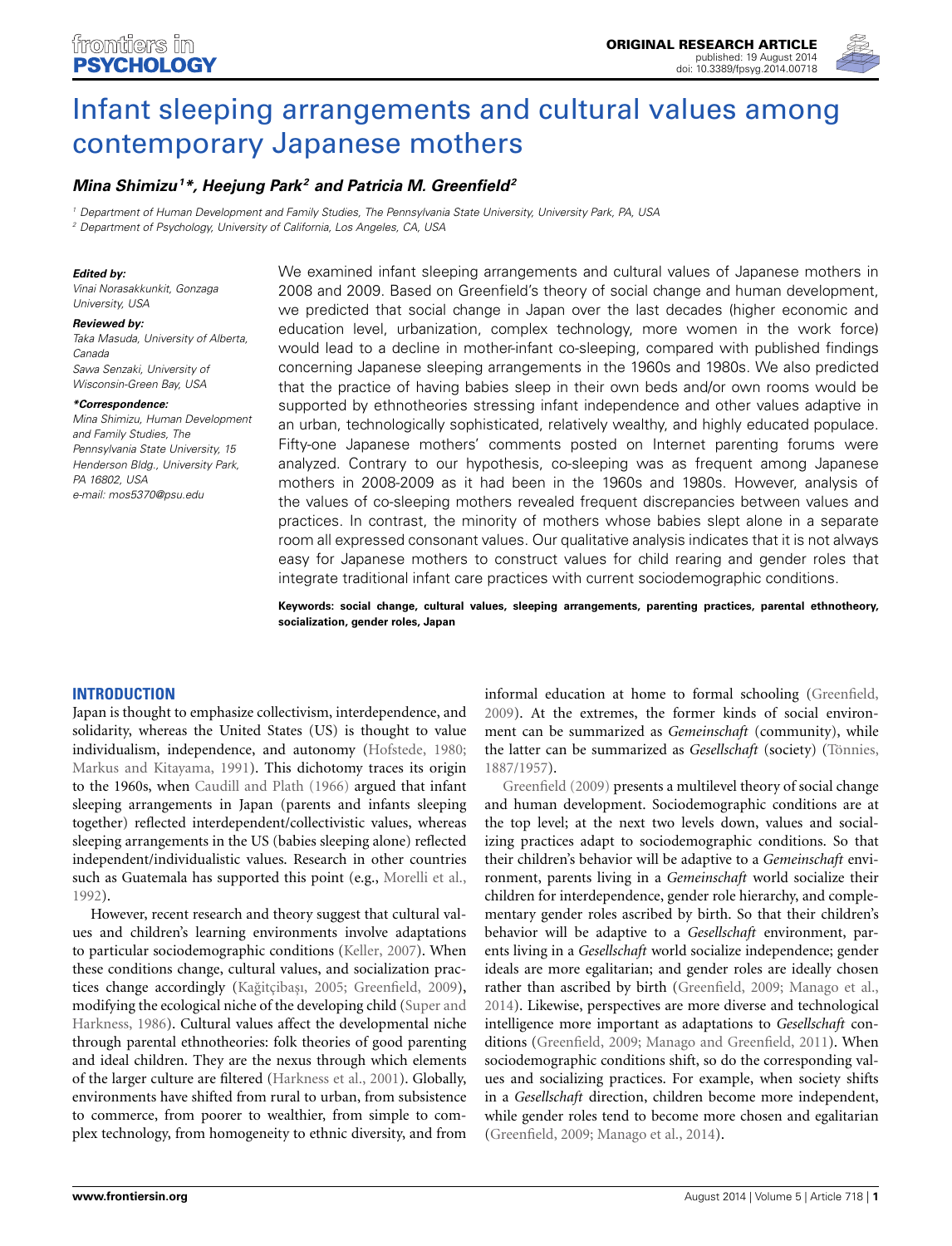At home, which is "the most fertile ground for the transmission, maintenance, and renewal of culture" [\(Li, 2012](#page-9-8), p. 223), development toward an interdependent or independent pathway [starts](#page-8-4) [early](#page-8-4) [on](#page-8-4) [with](#page-8-4) [infant](#page-8-4) [caregiving](#page-8-4) [practices](#page-8-4) [\(](#page-8-4)Greenfield et al., [2003\)](#page-8-4), one of which is infant sleeping arrangements. For instance, mothers valuing interdependence anticipate babies' needs through continuous nursing and staying in physical proximity with babies throughout the night [\(Brazelton et al.](#page-8-5), [1969](#page-8-5)). Such infant caregiving practices provide continuous hydration or the warmth of another human being for temperature regulation, in line with the notion of *Gemeinschaft* environment adaptations. On the other hand, the infant caregiving practice of letting babies sleep alone aligns with independent socialization as a means of adaptation to *Gesellschaft* conditions. For example, mothers respond to babies when they express their needs through crying rather than constantly monitoring babies' needs [\(Keller, 2007\)](#page-9-2), which allows more sleep for working mothers who require uninterrupted sleep. Co-sleeping does happen in *Gesellschaft* environments, but it is often a last resort for parents occurring when initiated or strongly desired by the child or when the child is ill [\(Shweder et al.](#page-9-9), [1995](#page-9-9); [Welles-Nystrom, 2005](#page-9-10)). Even with the development of philosophies that encourage bedsharing in the US, co-sleeping in middle-class US environments was much less frequent than in *Gemeinschaft* environments, such as an African village [\(Weisner et al., 1983](#page-9-11)). Moreover, it is important to note that *Gesellschaft* environments are complex societies that can contain pockets of more *Gemeinschaft* communities, such as rural towns within the developed US. In rural Kentucky, 71% of children between 2 months and 2 years slept with a parent [\(Abbott](#page-8-6), [1992\)](#page-8-6), a higher rate than in the general US population of the same era [\(McKenna and McDade](#page-9-12), [2005](#page-9-12)).

## **SOCIAL CHANGE IN JAPAN AND THE RESEARCH QUESTIONS**

Since World War II, Japan has transformed from a relatively poor, predominantly rural, agricultural country with simple technology, low levels of formal education, and extended family structures (relatively *Gemeinschaft*) into a wealthy urbanized country with advanced technology, high levels of formal education, and a nuclear family structure (relatively *Gesellschaft*) [\(](#page-9-13)Ministry of Educ[ation,](#page-9-14) [Culture,](#page-9-14) [Sports,](#page-9-14) [Science,](#page-9-14) [and](#page-9-14) [Technology,](#page-9-14) [2009](#page-9-13)[;](#page-9-14) World Bank, [2010](#page-9-14)). Women's roles have been particularly altered, with many more women entering the workforce [\(Yashiro, 2001](#page-9-15)). Thus, we asked: (1) Would parenting values and gender roles in Japan move away from roles ascribed by birth (e.g., females take care of children; males work outside the home, [Rice](#page-9-16), [2001\)](#page-9-16) toward roles based on choice and individual differences? (2) Would parental ethnotheories switch from favoring infant-parent co-sleeping to favoring independent infant sleeping? (3) Would infant sleeping arrangements concomitantly shift from co-sleeping to sleeping apart? Most importantly, we investigated whether Japanese mothers would experience conflict in regards to any of the potential changes explored in questions 1–3.

## **PREVIOUS RESEARCH ON SLEEPING ARRANGEMENTS AND PARENTAL ETHNOTHEORIES IN JAPAN**

Despite these sociodemographic changes that dramatically shifted women's roles and family structures, research on Japanese childrearing values heretofore has focused on the interdependence model, ignoring the way in which sociodemographic changes may be shifting cultural values and socialization practices. Focus has remained on intense close relationships between mother and c[hild \(i.e., mother-child inseparability\) \(e.g.,](#page-9-0) Markus and Kitayama, [1991](#page-9-0); [Lebra](#page-9-17), [1994](#page-9-17); [Rice, 2001\)](#page-9-16). This focus views Japanese mothers as perceiving themselves one with their infants [\(Greenfield and Suzuki, 1998](#page-8-7)), thus protecting the baby from stress [\(Takahashi](#page-9-18), [1990](#page-9-18)). Japanese mothers have been reported as considering sleeping alone merciless in forcing independence on infants [\(Brazelton](#page-8-8), [1990](#page-8-8)).

Indeed, Japanese children have traditionally slept with parents, especially mothers, in physical proximity [\(Caudill and Plath](#page-8-1), [1966](#page-8-1); [Caudill and Weinstein, 1969](#page-8-9); [McKenna and McDade, 2005\)](#page-9-12). In the early 1960s, 90% of the 3–4 month-old infants slept with their mothers in the same room, whereas only 10% slept alone in a separate room from their mothers [\(Caudill and Plath, 1966](#page-8-1)). In a subsample of 73 families having two children, 10% of infants slept in their parents' bedding, while 26% of the older children (median age of 3 years) did so. Therefore, most infants and children were in the same room with their parents although in/on a separate bed or *futon* (Japanese sleeping mat).

This proximal sleeping arrangement appears to have been maintained in Japan, even as the society transformed [\(Ohkubo](#page-9-19), [2005](#page-9-19)). In a cohort married between 1950 and 1954, only 2.6% recalled that their children slept in a separate room; in the cohort married in the early 1990s, none recalled their children sleeping in a separate room. In between the two cohorts, the percentage never went above 4.0%. Nevertheless, given the continuous rapid social change in Japan and around the globe, it is important to investigate the latest 21st century trends. It remains unclear whether the seemingly persistent co-sleeping practice in Japan throughout the 1990s would have finally shifted to show sleeping apart, as Japan has moved even more toward a *Gesellschaft* environment.

## **JAPANESE VALUES IN COMPARATIVE AND HISTORICAL PERSPECTIVE**

While parental ethnotheories and gender role values have not been explored in the same studies with infant sleeping arrangements, many studies provide a picture of earlier parenting and gender role ideals in Japan. [Fogel et al.](#page-8-10) [\(1992\)](#page-8-10) summarized a number of studies of Japanese ethnotheories of infant development that are in harmony with the high rate of infant-parent co-sleeping: "The ideal is for the [Japanese] mother to create a relationship in which the infant is naturally drawn into considerate, interdependent, competent interactions with others. The first step is to satisfy the infant's desires for proximity, to accept and respond directly to the infant's proclivities and affectional needs" (pp. 48–49). These practices constitute early socialization for the Japanese value placed on interpersonal connectedness [\(Befu](#page-8-11), [1986\)](#page-8-11).

Other values, originating in the pre-World War II *Gemeinschaft* environment of Japan, have also been central to traditional ethnotheories of parenting in Japan. For instance, commitment to one's assigned role is an important Japanese value [\(Lebra](#page-9-20), [1976;](#page-9-20) [Rice](#page-9-16), [2001\)](#page-9-16), and commitment to the maternal role has had the highest priority for women [\(Befu, 1986\)](#page-8-11). However, with continuous shift toward *Gesellschaft* conditions,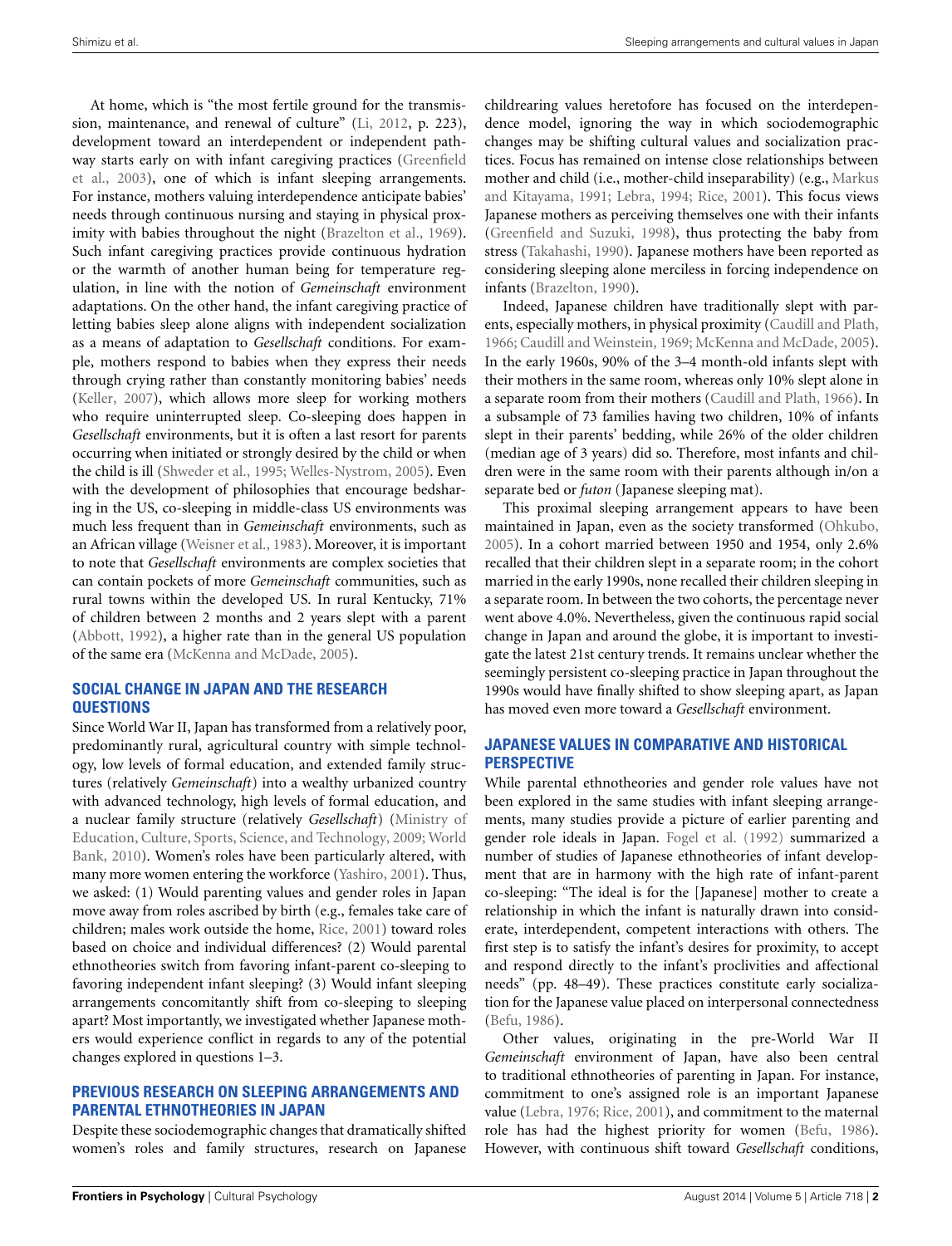assumptions cannot be made that these values concerning parenting are maintained in the 21st century Japan.

Indeed, this value of interdependence in Japan contrasts with the focus on independence from infancy in countries with a more *Gesellschaft* history such as the US and Germany [\(Azuma et al.,](#page-8-12) [1981](#page-8-12); [Keller](#page-9-2), [2007](#page-9-2)). In harmony with these values is the use of objects to provide security, for example, transitional objects like stuffed animals to help the baby fall asleep [\(Morelli et al., 1992](#page-9-1)). The maternal role (whether or not to become a mother) is considered a matter of choice, allowing for individual differences [\(DePaulo](#page-8-13), [2006\)](#page-8-13). Egalitarian roles for men and women vis-à-vis childcare also develop [\(Pruett, 1987](#page-9-21)).

Indeed, as Japan has moved toward more Gesellschaft conditions, gender roles have changed in this same direction. [Rosenberger](#page-9-22) [\(2001\)](#page-9-22) has observed that college-educated Japanese women postpone marriage, thereby creating a new category of unmarried womanhood, a category that translates to erosion of traditional interdependent, family-centered values [\(Manago et al.,](#page-9-6) [2014](#page-9-6)). In the new generation, women's roles are more by choice than they are ascribed by birth as wife and mother; women's personal achievement often replaces social responsibility as a lifecourse value [\(Efron, 2001;](#page-8-14) [Hirao, 2001;](#page-8-15) [Greenfield, 2009\)](#page-8-2). Our inferences in the present study about changes in parenting ethnotheories and gender-role values will be based on these earlier studies depicting both traditional and changing values in Japan.

Ours is the first research on infant sleeping practices in Japan to study both ethnotheories and practices in the same sample. Sleeping practices refer to the conditions under which children are put to sleep. For our purposes the major distinction is whether children sleep alone in their room or in the same room with one or both parents. Earlier researchers drew conclusions about parental ethnotheories based exclusively on sleeping practices [\(Caudill and Plath, 1966](#page-8-1); [Caudill and Weinstein](#page-8-9), [1969;](#page-8-9) [Wolf et al.,](#page-9-23) [1996](#page-9-23); [Ohkubo, 2005\)](#page-9-19). Yet, in times of rapid social change, one cannot take for granted complete harmony between values and practices [\(Greenfield](#page-8-2), [2009\)](#page-8-2). Therefore, the relationship between the two is central to how social change is negotiated by individual mothers. To explore this relationship is a major goal of the present study.

#### **THE PRESENT STUDY**

Given the continuing sociodemographic change in Japan in the *Gesellschaft* direction, we predicted a decrease in co-sleeping among contemporary Japanese mothers, comparing current practices with data from studies of the 1960s and 1980s. More importantly, we examined parental ethnotheories relating to infant sleeping arrangements and associated issues of child development, parenting, and gender roles. We hypothesized that mothers in contemporary Japan would express *Gesellschaft*-adapted ethnotheories more than *Gemeinschaft*-adapted ethnotheories. We implemented a mixed-method approach that allowed us to (1) quantitatively describe sleeping arrangement patterns and maternal values, and (2) qualitatively investigate the discourse of parental ethnotheories surrounding infant sleep. As such, we were able to also explore the direct association between practice and ethnotheories under the current conditions of social change in Japan.

Our data source was Japanese online parenting forums. The anonymous nature of an online forum provided an important methodological advantage. The Japanese dualism of *honne* (true feeling) and *tatemae* (social expectation) has made it difficult for researchers to elicit Japanese mothers' "true" feelings [\(Rice,](#page-9-16) [2001](#page-9-16)). Because of their anonymity, online parenting forums provided a window into emotions that were sometimes discordant with social expectations. Another methodological strength was the public character of the Internet, which created a cultural environment viewed by an audience—going beyond the behavior of a discrete sample in its significance. Hence, in addition to a study of individual mothers, we considered this also to be a study of cultural environment accessible to other mothers/people in Japan.

## **METHODS**

#### **PARTICIPANTS**

Participants were 51 Japanese mothers who posted comments on Japanese Internet parenting forums and indicated having children up to 2-years-old. To be included in our study, mothers had also to indicate residing in Japan with Japanese husbands. Thirty-seven mothers reported exact ages of their babies (range =  $1-24$  months, median  $= 9$  months). The remaining 14 mothers indicated having a baby younger than 12 months. At the time of data collection in 2009, Internet penetration in Japan was 75.3% [\(Internet World Stats](#page-8-16), [2009\)](#page-8-16). Therefore, our sample came from a broad base of Japanese Internet users. Given the nature of Internet forums, additional demographic information was not collected or publicly available, such as specific region of residence within Japan. Names used in this article are all pseudonyms.

## **DATA COLLECTION AND SELECTION**

#### *Forum selection criteria*

We used a Japanese search engine to identify forums where people posted comments relevant to sleeping arrangements and parenting ethnotheories. Data were collected March 1st, 2009 to April 17th, 2009. The postings analyzed were from 2008 and 2009. Using the keywords,ベビーベッド[cribs], <sup>布団</sup> [*futons*],一緒に寝る [sleep together], and 別の部屋で寝る [sleep in a separate room], 39 forums were identified.

The postings analyzed in this study were extracted from threads on the web forums titled pregnancy, childbearing, childrearing, or concerns about childrearing. These electronic bulletin boards were hosted by search engines such as Yahoo and MSN, Japanese newspapers, or knowledge communities, aiming to share, discuss, and potentially solve the concerns of pregnant women and mothers of young children. Any individual could participate in these web forums; they were not targeted to a particular parenting philosophy. Lastly, we eliminated the boards that posted questions biased toward a particular sleeping arrangement (e.g., "I want to ask mothers who sleep with babies on the parental bed."). Fifteen of the 39 forums met the selection criteria. These 15 forums are listed in the Appendix. The titles of the thread selected from each forum are also included in the Appendix (The Appendix can be found at http://www*.*frontiersin*.*[org/journal/10](http://www.frontiersin.org/journal/10.3389/fpsyg.2014.00718/abstract)*.*3389/fpsyg*.*2014*.*00718/ [abstract\)](http://www.frontiersin.org/journal/10.3389/fpsyg.2014.00718/abstract).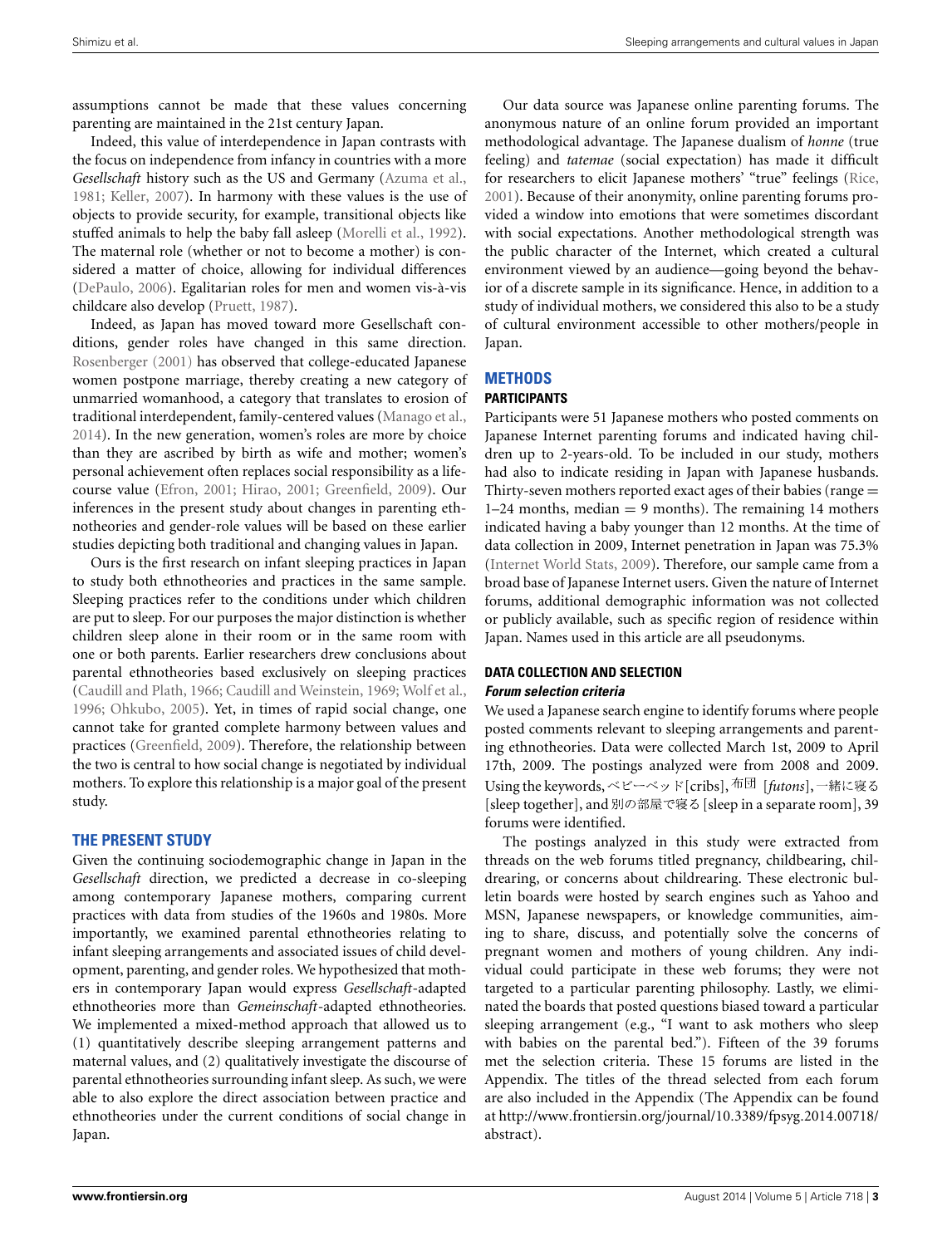#### *Comment selection criteria*

Within the 15 forums, comments were selected if they included the following words that provided information about sleeping arrangement styles: "futons," "cribs," "beds," "*soine*" (to sleep alongside a person who sleeps) [\(Niimura, 2008\)](#page-9-24), "separate room," or "different room." Comments could not be retrospective recalls of past situations. The resulting comments from 51 mothers were assembled into a database for analysis by the first author in the original Japanese. A subset of comments were translated into English for presentation purposes, as well as for reliability coding (see Reliability coding section below).

## *Description of corpus*

The average number of postings per participant was  $1.2$  (range  $=$ 1–7), and the modal response was one posting per participant. The mean number of sentences per posting was  $10.31$  (range  $=$ 3–53). Each of the 15 forums provided only one thread that included one or more of the key words.

## **DATA ANALYSIS**

## *Categorization of sleeping arrangement practices*

Sleeping practices of Japanese mothers were examined by classifying their discourse about current sleeping arrangements into three categories. The categories were based on physical closeness between a mother and her baby: (1) Within Arms' Reach in the Same Room, (2) Beyond Arms' Reach in the Same Room, and (3) Beyond Arms' Reach in a Separate Room.

Within Arms' Reach in the Same Room included futon or bed-sharing, mother's bedding adjacent to the baby's bedding, and *soine*. The definition of *soine* varied among the participants, such that some defined *soine* as sleeping with a baby on the same bedding, whereas others defined it as sleeping with a baby on adjacent bedding. Yet, both situations share the same defining feature of this category: mother and baby are within arms' reach. This category defined the most proximal sleeping arrangements. It was developed for the Japanese practice of using sleeping mats. The sleeping arrangement that is functionally equivalent to Within Arms' Reach in the Same Room in most other cultures would be bedsharing. Beyond Arms' Reach in a Separate Room (i.e., baby sleeps in a separate room from the mother) included the most distal sleeping arrangements. Beyond Arms' Reach in the Same Room represented an intermediate sleeping distance between mother and baby; this was when baby slept in a crib in the same room as the mother.

## *Interrater reliability for sleeping arrangement practices*

To achieve inter-rater reliability, two coders independently inspected 20% of the data (translated into English for the coder who did not know Japanese). They achieved 83% agreement on the selection of sentences that described sleeping arrangement practices. Next, each coder independently categorized sleeping arrangements as (1) Within Arms' Reach in the Same Room, (2) Beyond Arms' Reach in the Same Room, or (3) Beyond Arms' Reach in a Separate Room (kappa  $= 0.84$ ). This reliability between a coder coding from Japanese and a coder coding the same material from English assured the accuracy of the translations of reports of sleeping arrangement practices.

## *Categorization of parental ethnotheories*

Thirty-five mothers (69%) expressed one or more of the eight themes described below. Based on previous research and theory [\(Keller, 2007](#page-9-2); [Greenfield](#page-8-2), [2009\)](#page-8-2), four pairs of parenting ethnotheory themes were identified. In each pair, the first theme refers to a *Gemeinschaft*-adapted value while the second indicates a *Gesellschaft*-adapted value. Definitions and an example for each theme provide insight into the maternal experience in contemporary Japan. The first two themes are very relevant to sleeping arrangements; the third to childrearing in general, and the fourth to gender roles.

1. Interdependence/Oneness vs. Maternal Independence/Baby as Independent Agent.

Interdependence/Oneness represented unclear boundaries between a mother and a child such that a mother treats her child as extension of self or with adoration, whereas Maternal Independence/Baby as Independent Agent represented a mother's desire for independence from her child or clear boundaries between her and her child.

**Interdependence/Oneness:** *It is a blissful time when I sleep with my baby. It is my great pleasure to see [his/her] adorable face, to hear the breathing, and to touch the soft body.*

**Maternal Independence:** *It is ideal that the baby sleeps in a crib, since I want to sleep well.*

**Baby as Independent Agent:** (From a co-sleeping mother of a three-month-old baby) *Recently I started having [the baby] sleep alone on the futon [without my assistance] around 8:30 pm, I don't go check until [s/he] cries.*

2. Security by Being Close vs. Security Provided by Objects.

Security by Being Close was when a mother indicated that being physically close to her child provided the child's sense of security or sense of security for herself, whereas Security Provided by Objects was when a mother provided objects or technological devices to her child for safety.

**Security by Being Close:** *... on the same futon. [He/she] will sleep well, since [he/she] will feel secure by being close to me.* **Security Provided by Objects/Technology:** *If you don't feel secure, you can put a camera and microphone in the corner of the crib. Cameras and microphones are well-developed, so you can check baby's breathing from your room.*

3. Adherence to Norms/Maternal Responsibility vs. Individual Differences/Personal Choice.

Adherence to Norms/Maternal Responsibility represented a mother's emphasis on adherence to communally shared opinion, whereas Individual Differences/Personal Choice represented a mother's acknowledgement of individual differences or emphasis on the importance of personal choice.

**Maternal Responsibility:** (In response to a mother whose baby sleeps alone) *To me, it is just irresponsible... If your baby had an accident, who would take responsibility for that?"*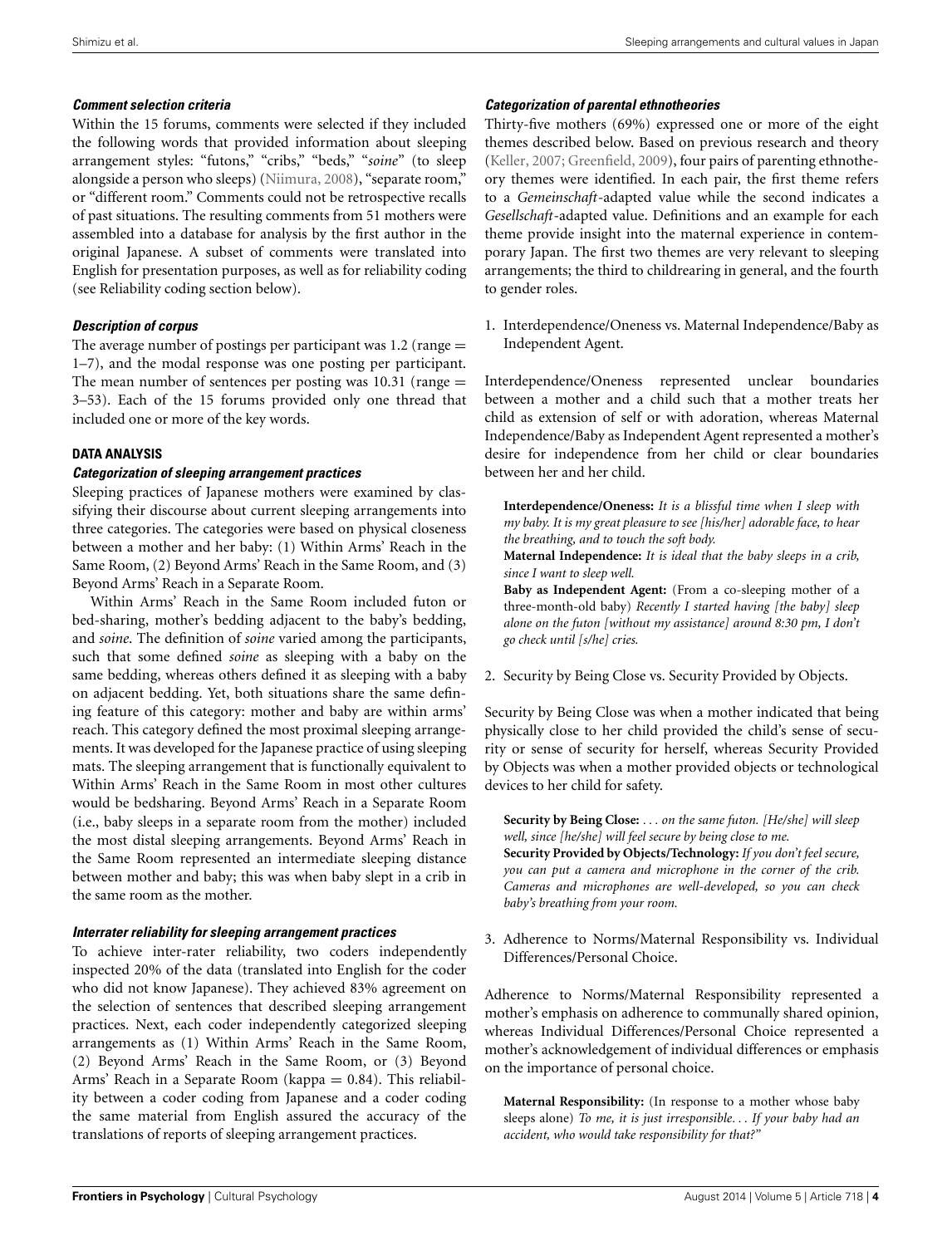**Individual Differences:** *There are individual differences and family differences. I think, it* [baby's sleeping alone in a separate room] *is acceptable.*

4. Ascribed or Hierarchical Gender Roles vs. Achieved or Egalitarian Gender Roles.

Ascribed or Hierarchical Gender Roles represented a mother's assumption that childrearing is exclusively a part of the maternal role, whereas Achieved or Egalitarian Gender Roles represented a mother's assumption that childrearing involves cooperation between a father and a mother.

**Ascribed gender roles:** *We need my husband to bring in money, so I think of child-rearing as a part of my job.* **Egalitarian gender roles:** *Child-rearing needs cooperation* [between father and mother]*!*

Coders identified these eight themes in the ethnotheoretic discourse of participants. A given theme was counted only once per participant. For the 35 participants who expressed at least one of the forgoing themes, the mode was one theme per participant; the mean was 1.49 themes per person. Based on the expressed themes, we classified each participant's discourse into one of three cultural models: (1) *Gemeinschaft*-adapted, (2) *Gesellschaft-*adapted, and (3) mixture of *Gemeinschaft*-adapted and *Gesellschaft*-adapted (only possible if more than one theme was expressed). When a participant produced at least one *Gemeinschaft*-adapted and at least one *Gesellschaft*-adapted theme, her cultural model was defined as a mixture. An example of the mixture category is as follows:

**Mixture: Individual Differences (Gesellschaft adaptation) and Security by Being Close (Gemeinschaft adaptation).** *I think that we don't need to follow what books say, since each family has their own ideas for child-rearing. I think there is no right or wrong. ... I do soine with my baby. ... I will have him sleep alone in his own room when he starts to express whether he has pain or is hot or cold. He is now four months old, and is not able to roll over yet. ... I've seen the futon was removed and sometimes covered over his face. If you are close to your baby, you would be able to notice those situations.*

This participant expressed both a *Gesellschaft*-adapted value (individual differences) and a *Gemeinschaft*-adapted value (security by being close). In contrast to a typical *Gemeinschaft*-adapted value: adherence to communally shared opinion, this mother accepts individual differences in parenting beliefs and practices. She voluntarily chooses to sleep close to her infant for a security reason.

#### *Interrater reliability for parental ethnotheoretical themes*

Based on 20% of the data, two coders achieved 80% agreement on selecting ethnotheoretical sentences that represented one of the eight themes. Disagreements were resolved by reaching consensus through discussion. At the next step, 20% of ethnotheoretical sentences were categorized by both coders into one of the eight themes. Inter-rater reliability for categorizing ethnotheries was very good (kappa  $= 0.85$ ). This reliability between a coder coding from Japanese and a coder coding the same material from English assured the accuracy of the translations of value statements. The Japanese coder coded the remaining 80% of the data from the original Japanese.

#### *Coding of ethnotheoretical discourse with infrequent themes*

For the 31% of participants who did not express any of the eight identified themes, their cultural values were determined by obtaining group consensus from experts in the theory and classified into one of the three cultural models. Examples of *Gemeinschaft*-adapted, *Gesellschaft*-adapted, and mixed *Gemeinschaft*- and *Gesellschaft*-adapted values obtained by this process are as follows:

**Example of a Gemeinschaft-adapted cultural value.** *... No one around me has their babies sleep alone in a separate room. In my family, I take care of my baby at night, since my husband would never wake up until morning whatever happens. Babies, who cannot turn over yet, are at risk of suffocation and SIDS because they would not be able to remove a blanket by themselves if it covers over their face. In my case, I sleep with my older child and baby. By the way, my husband sleeps in a separate room because of his bad snoring.*

This mother's posting indicates that she sleeps with her baby, perhaps, because of her concerns about the possibility of the baby's "*suffocation and SIDS*." It is clear, however, that she is a primary caregiver, excluding her husband from sharing sleep environment with their children due to "*his bad snoring*." This relates to Vogel's report [\(1963\)](#page-9-25) that the basic alignment in Japanese families is mother and children vs. father, which indicates the strong interdependency of mother and child. Thus, this mother's cultural value was considered *Gemeinschaft*-adapted.

**Example of a Gesellschaft-adapted value.** *I have a six-month-old girl. My friends around me don't sleep with their baby on the same bed or on the same futon. Hmm, I know one mother [who co-sleeps with her baby]. In my family, my husband and I sleep on a bed, and the baby in a crib by the window. I've been doing this since I got out of hospital. I rarely sleep at the same time when the baby sleeps, so I [usually] talk with my husband or do domestic work after baby falls asleep. So I am not always physically close to the baby even though we sleep in the same room.*

This mothers' posting gives the impression that she is somewhat emotionally detached from her baby. The sentences, *"In my family, my husband and I sleep on a bed, and the baby in a crib by the window,"* suggests that she may prioritize intimacy with her husband over the baby. This implies a *Gesellschaft*-adapted value, mother's independence from the child.

#### **Example of mixed Gemeinschaft- and Gesellschaft-adapted val-**

**ues.** *The definition of "soine" is unclear to me. Does it mean that a mother and a baby sleep together on the same bedding? I think that's scary. In my family, husband and I sleep on our own futon next to each other, and baby's futon was spread above my head. So this is not "kawa"* [child sleeping between parents] *position. But with this position, my husband and I are close to each other, and plus, I can see my baby's face. I wonder whether it's difficult to breastfeed a baby or change diapers when sleeping in a separate room. Just a simple question.*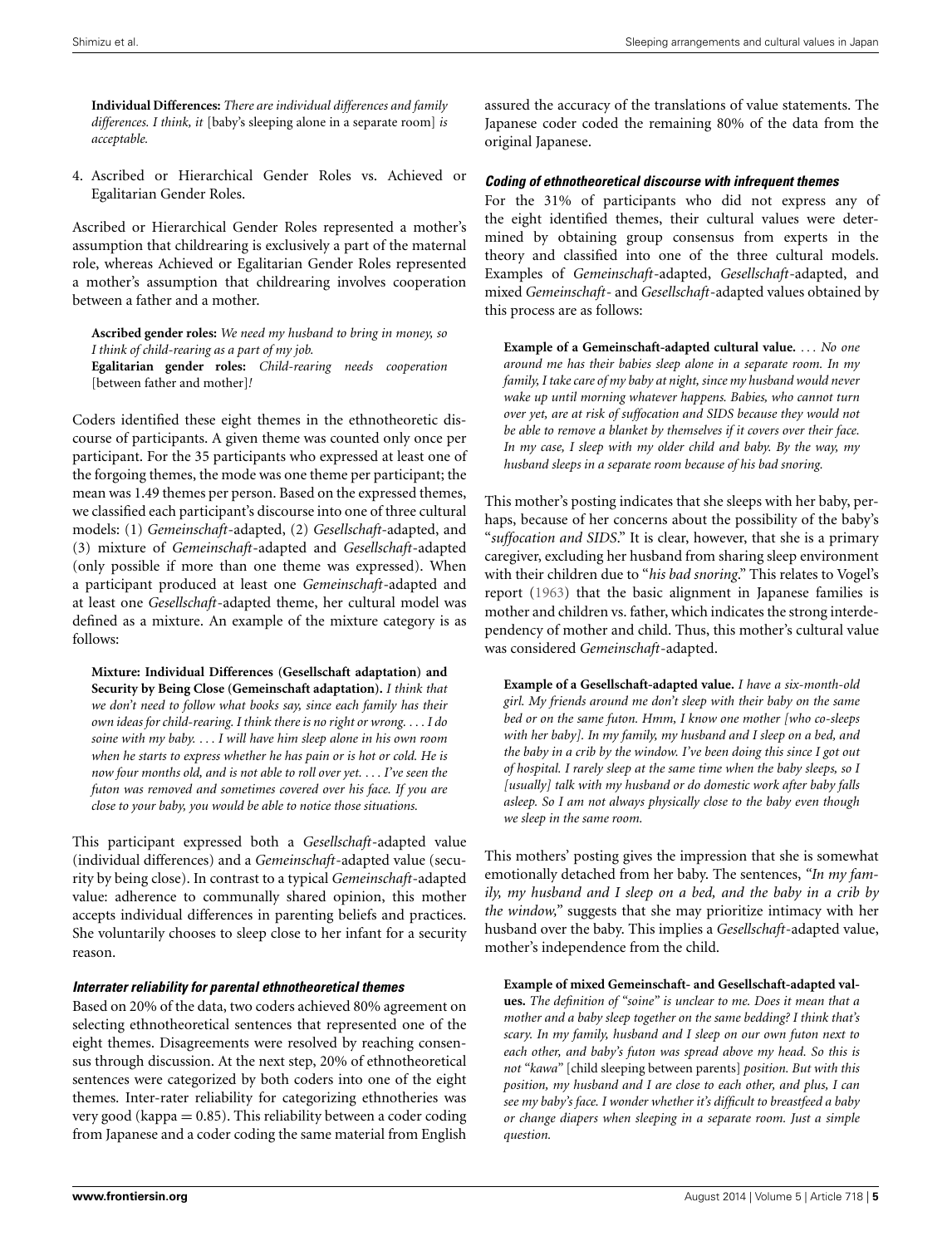US parents value a marital bond, while Japanese parents traditionally value a mother-child bond [\(Befu, 1986\)](#page-8-11). The former may indicate a *Gesellschaft*-adapted value, mother's independence from the child, whereas the latter may represent interdependence between mother and child. The following sentences, *"In my family, husband and I sleep on our own futon next to each other, and baby's futon was spread above my head,"* and *"my husband and I are close to each other, and plus, I can see my baby's face,"* indicate that she values intimacy with her husband, but at the same time, maintains physical, and perhaps emotional, closeness to her baby. Her cultural value was, thus, classified as a mixture of *Gemeinschaft*and *Gesellschaft-*adapted values.

#### *Statistical analysis*

Because of having categorical data, we used the binomial test and the Freeman-Halton extension of the Fisher's exact test. The binomial test was used to test whether the uniform *Gesellschaft*adapted values associated with mother and child sleeping in a separate room could have occurred by chance. The Freeman-Halton extension of the Fisher's exact test was used to test an overall association between the two major categories of sleeping arrangements (same room, different room) and the mothers' value system (*Gemeinschaft*-adapted, *Gesellschaft*-adapted, mixed). Because this analysis involved a  $2 \times 3$  design, the Freeman-Halton extension permitted the Fisher's (a chi-square test for small samples) to be extended from a  $2 \times 2$  design to a  $2 \times 3$  design.

#### **RESULTS**

#### **CONSTANCY OF SLEEPING ARRANGEMENTS IN JAPAN OVER HISTORICAL TIME**

Seventy two percentage of our 2008-2009 participants reported sleeping with their babies Within Arms' Reach in the Same Room  $(n = 37)$ . 20% of mothers reported their babies to sleep Beyond Arms' Reach in the Same Room (*n* = 10). Only 8% reported that their babies slept Beyond Arms' Reach in a Separate Room  $(n = 4)$ .

To compare our data with prior decades [\(Caudill and Plath,](#page-8-1) [1966](#page-8-1); [Ohkubo](#page-9-19), [2005](#page-9-19)), we combined Within Arms' Reach in the Same Room (72%) and Beyond Arms' Reach in the Same Room (20%): 92% of Japanese mothers in 2008–2009 slept with their babies in the same room. Thus, the percentage of co-sleeping remained consistently high across the three generational cohorts: 90% in the 1960s [\(Caudill and Plath, 1966\)](#page-8-1), 99% in the 1980s [\(Ohkubo](#page-9-19), [2005](#page-9-19)), and 92% in 2008–2009 (this study) for sleeping in the same room; 10, 1, and 8% respectively for baby sleeping alone.

#### **RELATIONSHIP BETWEEN PRACTICES AND VALUES**

Contrary to their sleeping practices, the value statements of our participants were rather equally distributed among different cultural models: 33% of mothers (*n* = 17) expressed only *Gemeinschaft*-adapted values, 39% (*n* = 20) expressed only *Gesellschaft*-adapted values, and 28% ( $n = 14$ ) expressed mixed values. Across the three types of sleeping practices, *Gesellschaft*adapted values (39%) were more frequent than *Gesellschaft*adapted practices (8%).



<span id="page-5-0"></span>Inspecting **[Figure 1](#page-5-0)**, we see that the highest proportion of mothers expressing *Gemeinschaft*-adapted values had babies who slept within arms' reach. The highest proportion of mothers expressing *Gesellschaft*-adapted values had mothers whose babies slept in a separate room. Moreover, the intermediate sleeping arrangement, Beyond Arms' Reach in the Same Room, was associated with the highest proportion of mothers expressing mixed values. That is, a compromise sleeping arrangement between the two extremes was the one most often supported by mixtures of both *Gemeinschaft*- and *Gesellschaft*-adapted values. This pattern indicated that different infant sleeping practices were associated with different sets of values.

Using the sleeping-arrangement categories of the older Japanese studies, we used a Fisher exact test with Freeman-Halton extension to compare the ethnotheories of mothers who slept in the same room with their babies with those who did not. The ethnotheories of the two groups were significantly different  $(p = 0.033)$ . All four of the mothers who slept in a different room from their baby expressed pure Gesellschaft values; in contrast, only 34% ( $n = 16$ ) of the 47 mothers who slept in the same room with their babies expressed such values.

In terms of variability, **[Figure 1](#page-5-0)** shows no variability in the cultural values for the four mothers who reported babies sleeping Beyond Arms' Reach in a Separate Room; all four mothers whose infants slept alone in a separate room expressed *Gesellschaft*adapted values. Given the possibility in maternal ethnotheories of three different types of value statements (*Gesellschaft* adapted, *Gemeinschaft* adapted, and mixed), the chance probability of any one type of ethnotheoretic statement is 0.33. A binomial test showed that the probability of all four mothers having *Gesellschaft* adapted ethnotheories by chance is 0.012.

Variability in parental ethnotheories among mothers who reported babies sleeping Beyond Arms' Reach in the Same Room showed an expected pattern: the percentage of mixed values was highest (50%, *n* = 5), followed by *Gesellschaft*-adapted values (40%,  $n = 4$ ). The percentage of *Gemeinschaft*-adapted values was lowest (10%,  $n = 1$ ). In other words, the intermediate sleeping arrangement—baby sleeping Beyond Arms' Reach in the Same Room—was most often accompanied by mixed values.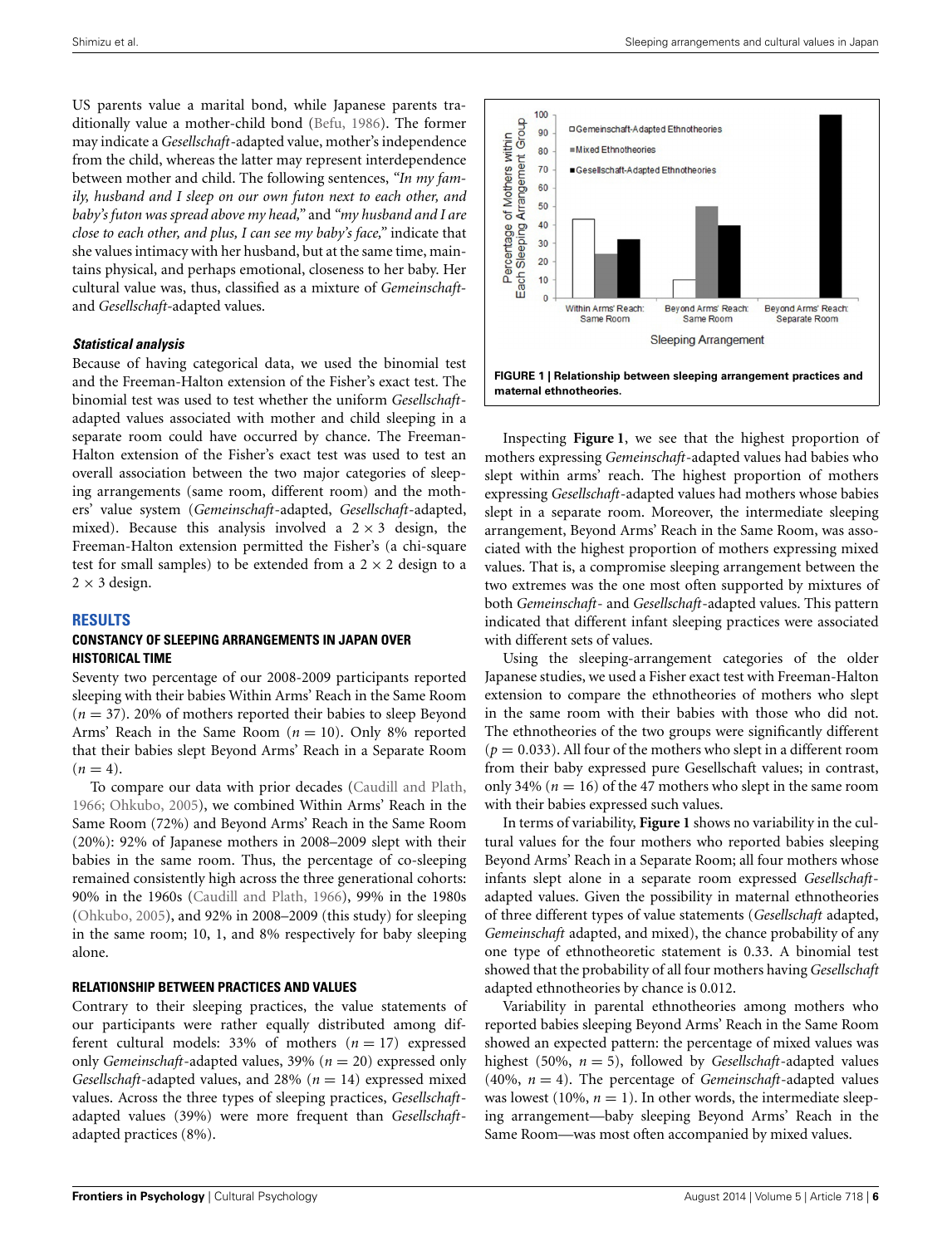In contrast, variability in parental ethnotheories among mothers who reported babies sleeping Within Arms' Reach in the Same Room was a partly unexpected pattern: as expected, the percentage of *Gemeinschaft*-adapted values was highest (43%,  $n = 16$ ). However, *Gesellschaft*-adapted values (33%,  $n = 12$ ) were the second most frequent ethnotheoretic category—this was not expected. The percentage of mixed values was lowest (24%, *n* = 9). Whereas mothers practicing a *Gesellschaft*-adapted sleeping arrangement showed consistency with their ethnotheories, more than half of the co-sleeping mothers showed at least some discrepancy between their *Gemeinschaft*-adapted practices and parental ethnotheories. These discrepancies were manifest in the discourse of dissatisfaction, the subject of a later section. First we start with some examples from the largest group, mothers who slept within arms' reach of their babies and expressed purely *Gemeinschaft*-adapted values.

## **THE MAJORITY DISCOURSE AND PRACTICE:** *GEMEINSCHAFT* **-ADAPTED VALUES + BABY SLEEPS WITHIN ARMS' REACH**

Hitomi expresses her ascribed gender role as a mother, as well as her co-sleeping practice:

*I have a 20-day-old first baby. In our family, my baby and I sleep in a tatami room on the first floor, and my husband sleeps on the second floor. My son often wakes up every two hours. He cries at least two times from 12:00 to 7 a.m. ... My husband sometimes needs to drive long distances. We [husband and I] decided to sleep in a separate room, since I am afraid that he would have an accident due to sleep deprivation. We need my husband to bring money, so I think of child rearing as a part of my job.*

Arisa expresses the value of security engendered by being close to her child, as well as her practice of sleeping in the same bed with her child:

*I needed to be close to my baby when [he/she] was little because [he/she] frequently threw up milk. I couldn't sleep, worrying if [he/she] would die from clogged milk. I haven't even thought about having [him/her] sleep in a separate room. [He/She] is now 2 yearsold, but we sleep together on the same bed because [he/she] vomited twice last year. I will continue [sleeping together with the child] until [he/she] becomes four or five years old.*

## **TRADITIONAL PRACTICE AND VALUES WITH ACCEPTANCE OF INDIVIDUAL DIFFERENCES: MIXED VALUES + BABY SLEEPS WITHIN ARMS' REACH**

Many of our participants who sleep with their baby in the same room, in fact, acknowledge individual differences, a *Gesellschaft*adapted value, by accepting baby's sleeping in a separate room alone as legitimate practice, although they themselves prefer traditional, *Gemeinschaft*-adapted practices and values. For example, Mutsumi responds to Yuki, whose baby sleeps in a separate room:

*I do soine [co-sleeping] with my four-year-old child and one-year-old baby.... I feel peaceful by holding the baby's hand, seeing [his/her] face, and listening to [his/her] breathing* [while we sleep together].

*[But,] you and your husband together decided to have your baby sleep in a separate room alone; I think it is acceptable.*

Mutsumi feels happiness from physical contact and proximity, which represents a *Gemeinschaft-*adapted value. However, she also values the importance of personal choice, a *Gesellschaft-*adapted value.

## **THE DISCOURSE OF DISSATISFACTION:** *GESELLSCHAFT* **-ADAPTED VALUES + BABY SLEEPS WITHIN ARMS' REACH**

Qualitative analysis of discourse revealed the subjective aspect of social change. The discrepancy between *Gemeinschaft*-adapted practice and *Gesellschaft*-adapted ethnotheory was quite common: As noted earlier, 12 of the 37 mothers who slept with their babies within arms' reach expressed *Gesellschaft*-adapted values. This quantitative fact is illustrated by qualitative comments from two mothers; both demonstrate dissatisfaction with the traditional gender role regarding childrearing, which places the responsibility solely on mothers. Reiko expresses a wish for gender egalitarianism in the parenting role:

*I have a two-year-old daughter, and am now pregnant. [We: baby, mother, and father] sleep together in a tatami room in the 'kawa' [child sleeping between parents] position. My husband doesn't wake up [to help me]. But, I think it is important to let [husbands] notice the baby's crying. I guess it is better to let [husbands] know on a daily basis that child-rearing is hard work than to let the busy husbands participate in child rearing only on weekends.*

On a different forum, Izumi commented:

*Males always say, 'I would be sleep deprived by the baby's night crying.' I was upset, thinking why he said that as if he were a third person. This is our baby. So, I let him [forced him to] sleep together with us. Even though the baby cried, he has never awakened. I immediately wake up"*

Sleeping arrangements for these women are not about the baby and her psychological development, but about adult gender roles.

## **A COMPROMISE BETWEEN TRADITION AND CHANGE: MIXED VALUES + BABY SLEEPS BEYOND ARMS' REACH IN SAME ROOM**

Mika also responds to Yuki, the mother whose baby sleeps in a separate room:

*I have a three-month-old daughter. She sleeps in a crib in my bedroom. I will give her a room when she says that she wants to have it. As many mothers say, I think it is acceptable to have a baby sleep in a separate room alone. Mother's love never fades away [even though she lets her baby sleep in a separate room]. I have my baby sleep next to me [my bed] just because I can't sleep, worrying too much [about her]....*

Here Mika emphasizes the importance of personal choice, an individualistic *Gesellschaft*-adapted value; yet she chose to sleep with her baby in the same room because being close to her baby makes her feel secure. Her mixed values mirror her intermediate sleeping arrangement.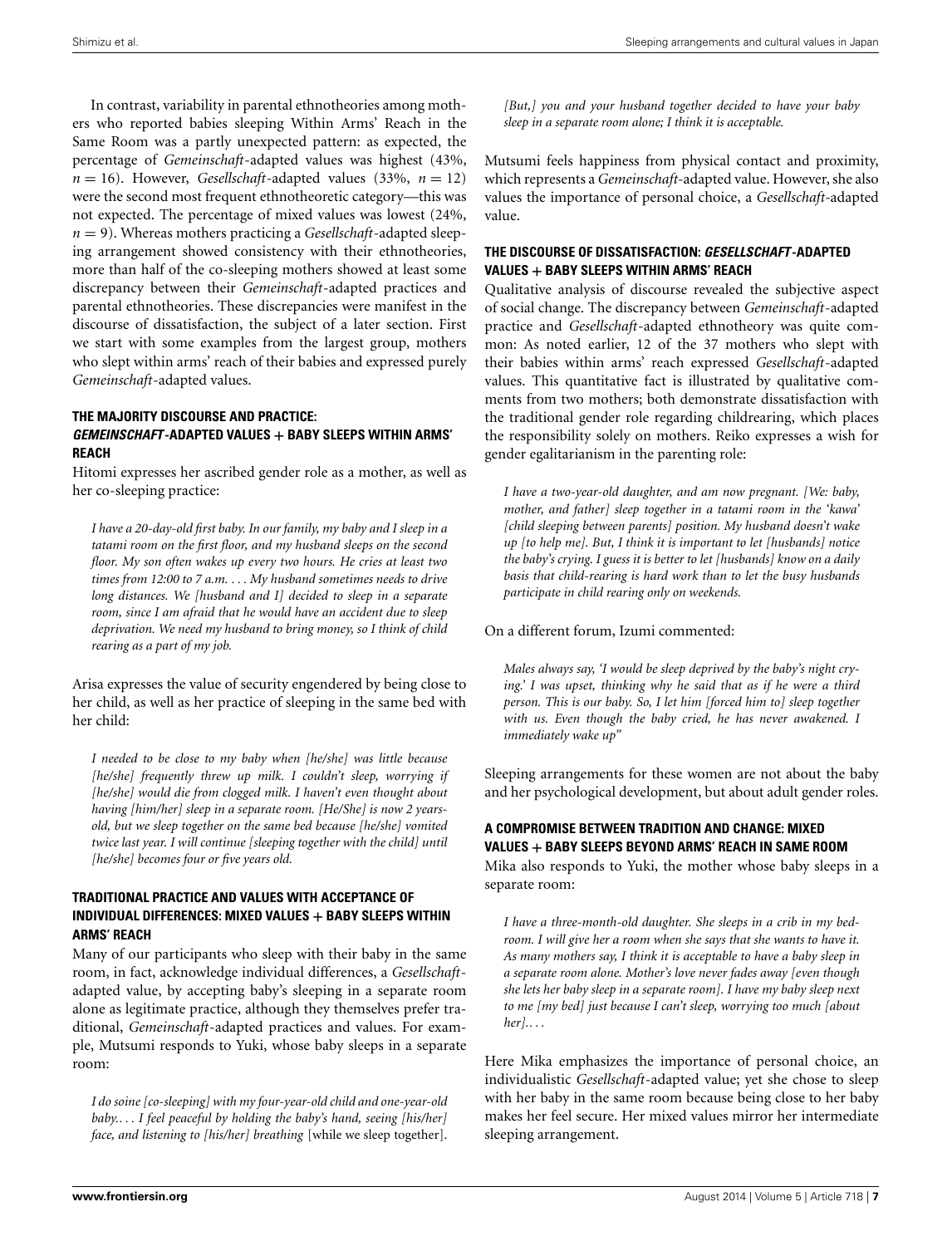## **GRAPPLING WITH NEW SOCIETAL CONDITIONS:** *GESELLSCHAFT* **-ADAPTED VALUES + BABY SLEEPS IN A SEPARATE ROOM OR BEYOND ARMS' REACH IN THE SAME ROOM**

Mothers with babies and toddlers sleeping in a room alone often made it clear that they were adapting to new economic realities. Here is one such posting by Yuki:

*I leave home by 9:30 a.m., so I think I want to keep at least a 3 hour-sleeping time for myself. [...] Some people often told me, 'Stop working for a while. You have to rear your child,' but both [childrearing and work] are important to me, I can't quit my job.*

This post expresses a conflict between societal expectations and the personal value placed on independence. However, Yuki finds a way to care for her baby while maximizing the independence of both: "I wake up and go to my baby's room to give him milk every three hours by timing with a timer."

This use of the timer also illustrates that technology is an important characteristic of a *Gesellschaft* environment. Valuing technology is of course adaptive in such an environment. In this group, we saw the high technology commonly available in today's Japan as another factor in letting babies sleep alone in their own room. Kumi responds to Yuki:

*If you don't feel secure, you can put a camera and microphone in the corner of the crib. Cameras and microphones are well developed, so you can check baby's breathing from your room.*

The following quote from Nanami, also in response to Yuki, manifests how some Japanese mothers are developing new values in response to current economic realities:

*I started to work a week after my baby was born. ... My husband also has a job, but he and I sleep with [our] baby in the same room. ... My husband wanted to have a child, but I didn't want to, and I didn't want to do child-rearing or sleep alongside a baby [soine]. ... As a result, [we] put a crib next to our bed in our room so that I can wake up by hearing even a little noise.... It is the responsibility of a husband and a wife that you both work and have a child.*

This quote suggests that she does not want to follow the traditional practice of co-sleeping and perceives childrearing as a cooperative job between husband and wife; it exemplifies another *Gesellschaft*-adapted value, egalitarian gender roles and movement away from traditional Japanese hierarchical gender roles [\(Yashiro, 2001](#page-9-15)).

## **DISCUSSION**

The current study examined parenting practices and underlying cultural values of Japanese mothers in 2008-2009. We predicted a decline in co-sleeping practices in 2008-2009, compared with the 1960s and 1980s, along with consonant child-rearing goals and values. Contrary to our hypothesis, co-sleeping was as frequent among Japanese mothers in 2008-2009 as it had been in the 1960s and 1980s. However, analysis of the parental ethnotheories revealed frequent discrepancies between ethnotheories and practices among mothers who co-slept with their babies.

Stability in sleeping arrangements across the three generational cohorts suggests that co-sleeping is indeed the common childrearing practice even in contemporary Japan. This is similar to the finding that emerged from a large national Internet survey utilizing data collected in 2007 [\(Kohyama et al.](#page-9-26), [2011\)](#page-9-26). One possible explanation for the lack of changed practices is the space limitation in Japan, as sleeping arrangements are a function of both preferences and constraints [\(Shweder et al., 1995](#page-9-9)). Despite the rapid social change, space in the home is limited in contemporary Japan and often does not allow children to have their own rooms. However, our findings do not seem to support this conclusion as the overwhelming majority (79%) of those sleeping in the same room slept within arms' reach of their babies. If parents indeed preferred distal sleeping arrangement, but simply could not sleep in a separate room due to limited number of rooms in the home, we would expect parents to maximize parent-child distance within the same room (Beyond Arms' Reach in the Same Room).

Although we found that in contemporary *Gesellschaft* Japan the majority of mothers co-slept with their babies—a practice that is normative in a *Gemeinschaft* environment and is the traditional Japanese practice—we also found that mothers who practiced cosleeping frequently expressed conflicts. These expressed conflicts illuminated the dynamics of coping with social change, such as maternal employment, that make traditional co-sleeping practices less adaptive. Although it is theoretically possible to combine co-sleeping with gender equality vis-à-vis infant care (and this probably happens in the US, which has continued to move in the *Gesellschaft* direction even during the 21st century, [Greenfield](#page-8-17), [2013](#page-8-17)), there was no sign of father participation in infant care during co-sleeping in our Japanese protocols.

On the other hand, mothers whose babies slept alone in a separate room invariably held consonant *Gesellschaft*-adapted values without expressions of conflict. That is, mothers practicing *Gesellschaft*-adapted distal sleeping arrangement showed consistency with their values, whereas most of co-sleeping mothers showed some discrepancy between their *Gemeinschaft*-adapted co-sleeping practices and values. The findings should be interpreted cautiously given the small proportion of mothers who slept with their babies in a separate room (8%), but co-sleeping is indeed the historically normative arrangement. Co-sleeping has been supported by traditional ethnotheories that value physical proximity and foster the child's interdependent functioning [\(Fogel et al.](#page-8-10), [1992\)](#page-8-10). While cultural values and infant sleeping arrangements have not been assessed in the same study, separate studies have indicated that, in past decades, other *Gemeinschaft*adapted values, notably maternity as an ascribed role and gender hierarchy, were important in Japanese culture [\(Hirao, 2001](#page-8-15); [Greenfield, 2009](#page-8-2)). Therefore, our study provides a preliminary conclusion that ethnotheories may be changing in advance of practices. Future research should continue to follow sleeping arrangements in Japan in order to find out whether and when changes in the practice take place.

One possible reason why Japanese mothers practice cosleeping despite having dissonant independence-oriented cultural values may be due to the societal expectation that remains in contemporary Japan. For instance, despite mothers' movement toward gender egalitarianism, mothers in our study reported that they had expectations about childrearing roles that conflicted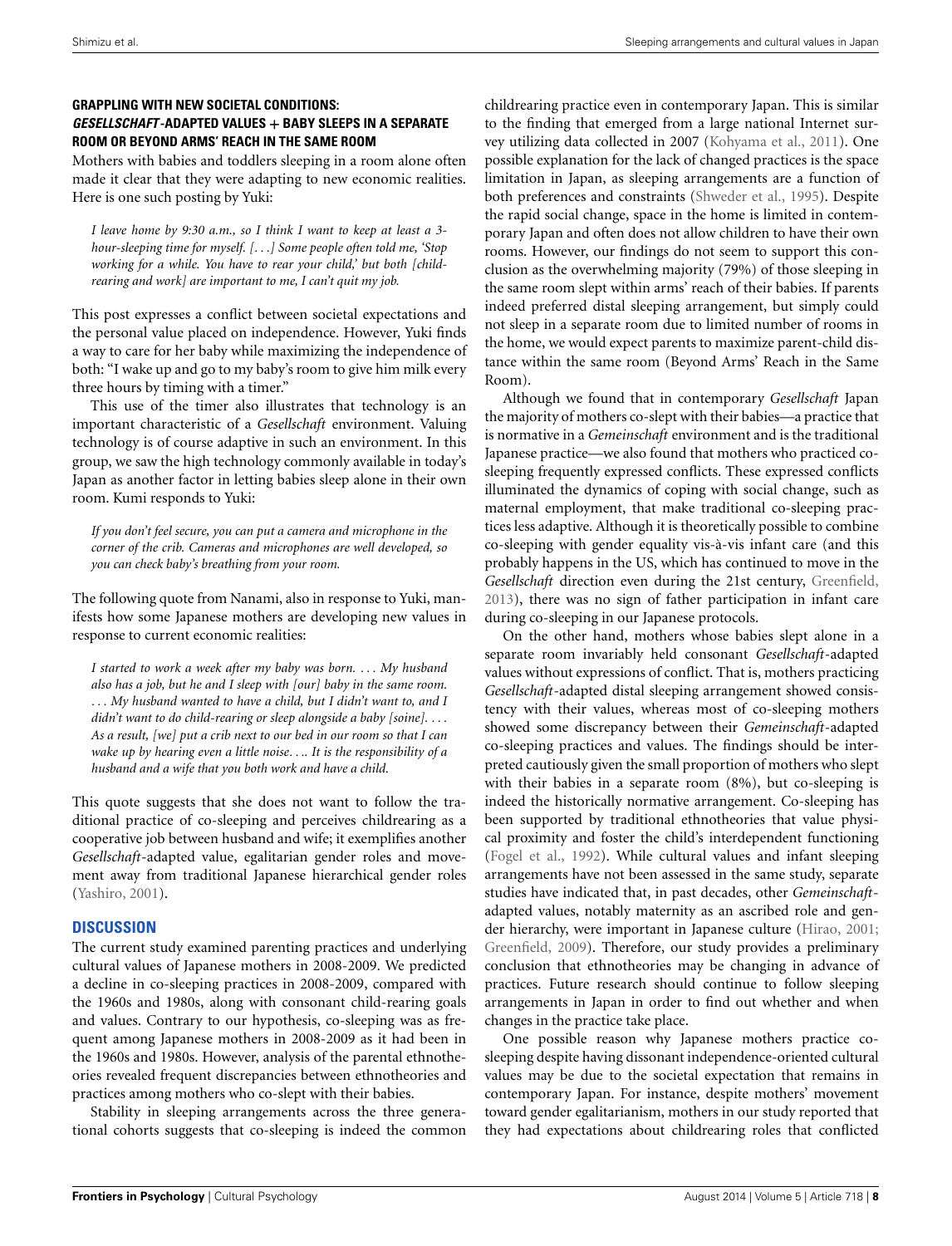with those of their husbands. Mothers also described societal expectations, such as quitting their jobs to raise children, even though they themselves did not desire it. Thus, future research should take a closer look at mothers' internal conflicts arising from changing parental ethnotheories in the midst of resistant cultural expectations, and their implications for family relationships and well-being.

Utilizing Internet bulletin boards, our study captured candid opinions of Japanese mothers who could experience discomfort expressing true emotions in research contexts [\(Rice](#page-9-16), [2001\)](#page-9-16). Their open discussion about disagreement with societal expectations corroborates this claim that Internet bulletin boards provided a good platform for gathering parental ethnotheories and genderrole values in Japan. Indeed, the anonymous nature of Internet communication uncovered tensions created by traditional infant care practices and gender roles in a new sociodemographic environment. Furthermore, Internet boards allow mothers' opinions to be communicated to a potentially mass audience, constituting cultural products that go beyond the significance for the individuals posting their views.

Given the nature of Internet bulletin boards, we could not obtain sample details such as specific region of residence in Japan. Thus, our study was not able to assess selection bias of the sample or the representativeness of our sample for Japan as a whole. Therefore, it is possible that mothers with more conflicts about childrearing may be more drawn to Internet discussion boards. However, the forum titles were general and did not include words such as conflict or trouble with parenting or co-sleeping. In addition, high Internet penetration in Japan at the time of data collection (75%, [Internet World Stats, 2009](#page-8-16)) reduced the selectivity of our sample.

This was a mixed-method study, combining quantitative and qualitative analysis. On the qualitative level, the conversational quality of the bulletin boards—mothers responding to each other—combined with the anonymity of participants' discourse to strengthen self-expression.

On the quantitative level, the conversational nature of Internet bulletin boards meant that participants' data were not always independent of one another, therefore violating an underlying assumption of inferential statistics. However, this factor would not affect our particular statistical analyses as these analyses assessed within-subject relations (between ethnotheory and practice) rather than between-subject differences; the latter, but not the former, could have been compromised by interdependence between conversational turns. In addition, some mothers initiated expression of their own parental ethnotheories and their sleeping arrangements, rather than responding to previous comments. Even more significant, mothers' own parental ethnotheories and sleeping arrangements often were not in agreement with those of mothers who had posted their comments earlier. This fact suggests that our participants were candidly expressing their views, rather than merely agreeing with the views of others.

Although the anonymity of Internet forums prevented us from obtaining personal information about the mothers, it provided major advantages concerning mothers' disclosure of values and possible conflicts regarding childrearing and sleeping arrangements. Parenting bulletin boards on the Internet provided a

supportive group atmosphere plus anonymity; these features allowed participants to express feelings that would not have been considered acceptable according to traditional Japanese norms. These bulletin boards therefore provide a unique window into Japanese mothers' values and inner conflicts.

## **AUTHOR NOTES**

The authors would like to thank the Greenfield Laboratory group for their feedback on the paper and assistance in coding the ethnotheoretical discourse with infrequent themes. Author Park is now at Beloit College in Wisconsin.

#### **SUPPLEMENTARY MATERIAL**

The Supplementary Material for this article can be found online at: http://www*.*frontiersin*.*[org/journal/10](http://www.frontiersin.org/journal/10.3389/fpsyg.2014.00718/abstract)*.*3389/fpsyg*.* 2014*.*[00718/abstract](http://www.frontiersin.org/journal/10.3389/fpsyg.2014.00718/abstract)

#### **REFERENCES**

- <span id="page-8-6"></span>Abbott, S. (1992). Holding on and pushing away: comparative perspectives on an Eastern Kentucky child rearing practice. *Ethos* 20, 33–65. doi: 10.1525/eth.1992.20.1.02a00020
- <span id="page-8-12"></span>Azuma, H., Kashiwagi, K., and Hess, R. (1981). *The Influence of Attitude and Behavior upon the Child's Intellectual Development.* Tokyo: University of Tokyo Press.
- <span id="page-8-11"></span>Befu, H. (1986). "The social and cultural background of child development in Japan and the United States," in *Child Development and Education in Japan,* eds H. Stevenson, H. Azuma, and K. Hakuta (New York, NY: W. H. Freeman), 13–27.
- <span id="page-8-8"></span>Brazelton, T. B. (1990). Commentary: parent-infant cosleeping revisited. *Ab Initio*  $2 \cdot 1 - 7$ .
- <span id="page-8-5"></span>Brazelton, T. B., Robey, J. S., and Collier, G. A. (1969). Infant development in the Zinacanteco Indians of Southern Mexico. *Pediatrics* 44, 274–290.
- <span id="page-8-1"></span>Caudill, W., and Plath, D. W. (1966). Who sleeps by whom?: parent-child involvement in urban Japanese families. *Psychiatry* 29, 344–366.
- <span id="page-8-9"></span>Caudill, W., and Weinstein, H. (1969). Maternal care and infant behavior in Japan and America. *Psychiatry* 32, 12–34.
- <span id="page-8-13"></span>DePaulo, B. (2006). *Singled Out: How Singles are Stereotyped, Stigmatized, and Ignored, and Still Live Happily Ever After*. New York, NY: St. Martin's Press.
- <span id="page-8-14"></span>Efron, S. (2001, June 24–26). Japan's demography shock. *Los Angeles Times,* pp. A1, A9.
- <span id="page-8-10"></span>Fogel, A., Stevenson, M. B., and Messinger, D. (1992). "Parenthood in Japan and the United States: Its relationship to early childhood development," in *Parent-Child Relations in Diverse Cultural Settings*, eds J. L. Roopnarine and D. B. Carter (Norwood, NJ: Ablex), 35–51.
- <span id="page-8-2"></span>Greenfield, P. M. (2009). Linking social change and developmental change: shifting pathways of human development. *Dev. Psychol.* 45, 401–418. doi: 10.1037/a0014726
- <span id="page-8-17"></span>Greenfield, P. M. (2013). The changing psychology of culture from 1800 through 2000. *Psychol. Sci.* 24, 1722–1731. doi: 10.1177/0956797613479387
- <span id="page-8-4"></span>Greenfield, P. M., Keller, H., Fuligni, A., and Maynard, A. (2003). Cultural pathways through universal development. *Annu. Rev. Psychol.* 54, 461–490. doi: 10.1146/annurev.psych.54.101601.145221
- <span id="page-8-7"></span>Greenfield, P. M., and Suzuki, L. K. (1998). "Culture and human development: implications for parenting, education, pediatrics, and mental health," in *Handbook of Child Psychology: Vol. 4*. *Child Psychology in Practice, 4th Edn.,* eds I. E. Sigel and K. A. Renninger (New York, NY: Wiley), 1059–1109.
- <span id="page-8-3"></span>Harkness, S., Super, C. S., Axia, V., Eliasz, A., Palacios, J., and Welles-Nystrom, B. (2001). Cultural pathways to successful parenting. *ISSSBD Newsletter, no. 1, Serial no. 38*, 9–13.
- <span id="page-8-15"></span>Hirao, K. (2001). "Mothers as the best teachers: Japanese motherhood and early childhood education," in *Women's Working Lives in East Asia,* ed M. C. Brinton (Stanford, CA: Stanford University Press), 180–203.
- <span id="page-8-0"></span>Hofstede, G. H. (1980). *Culture's Consequences: International Differences in Work-Related Values (Abridged ed.)*. Beverly Hills, CA: Sage.
- <span id="page-8-16"></span>Internet World Stats. (2009). *Usage and Population Statistics*. Available online at: http://www*.*[internetworldstats](http://www.internetworldstats.com/asia/jp.htm)*.*com/asia/jp*.*htm